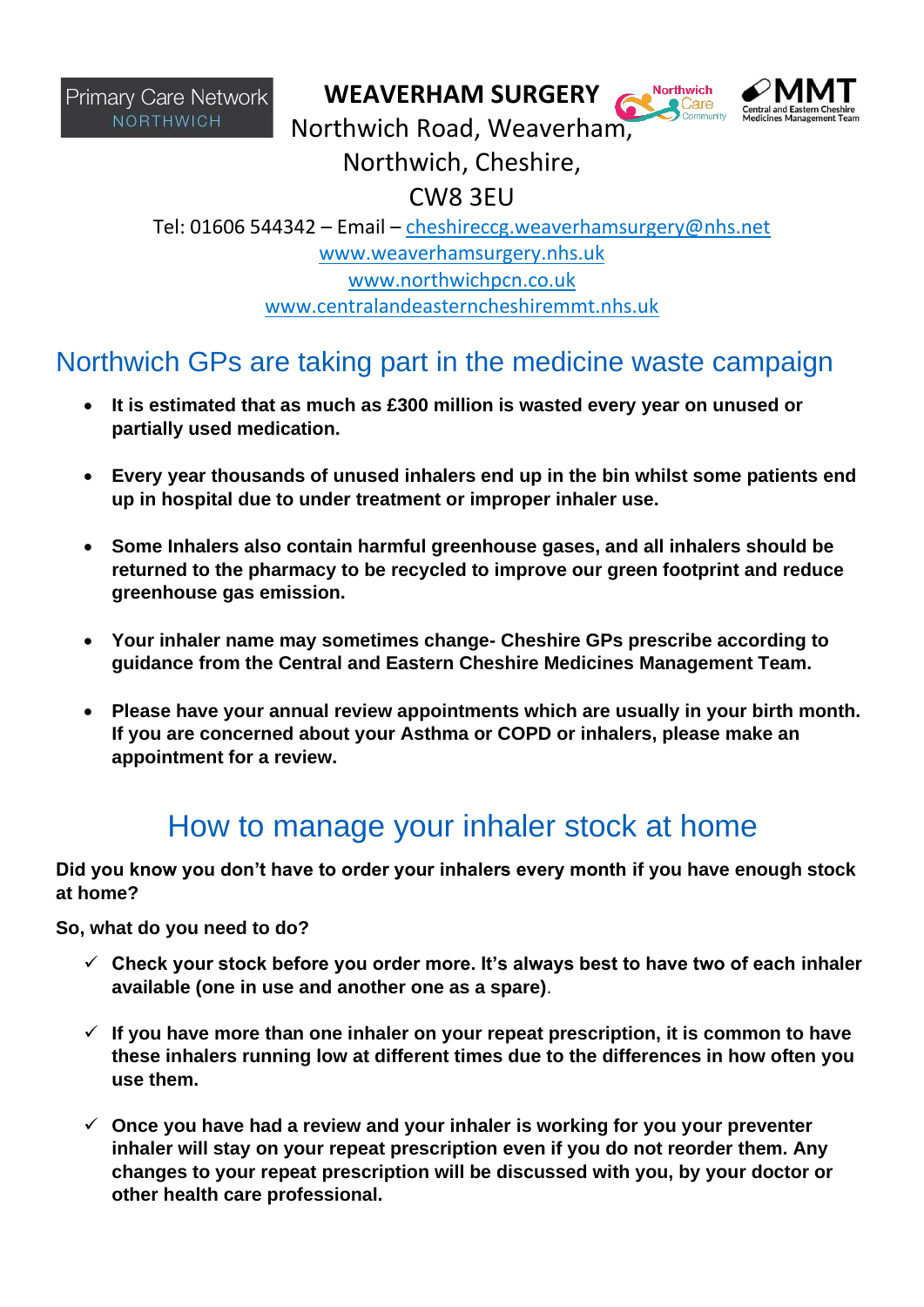- ✓ **Your reliver inhaler is not on your repeat prescription list but can be requested when required. This is safety feature for asthmatics as frequent use is an indicator of poor asthma control and increased risk of life-threatening asthma attacks.**
- ✓ **Check your inhaler dose counter (only available on certain inhalers) that will change to red when there are "20" doses left, this will help you manage your repeat prescription ordering.**
- ✓ **Don't waste your inhalers by spraying a test dose. To check the inhaler is not empty, shake the canister or look at the dose counter.**
- ✓ **Please tell your pharmacy that you have enough inhalers if your pharmacy orders your prescription every month on your behalf. This is to save them reordering unnecessary inhalers for you next time.**
- ✓ **If you use other methods of ordering your repeat prescription, for example, online, via the NHS app or a prescription ordering direct service, please check your stock at home before reordering.**
- ✓ **Check your prescription bag before you leave the pharmacy and return any unwanted inhalers, whilst still inside the pharmacy. Once inhalers have left the pharmacy, they cannot be used for someone else. If you have your prescription delivered, check your prescription bag before the delivery driver leaves and hand any unwanted inhalers back to them.**
- ✓ **Ensure that you go for regular asthma or COPD reviews at your GP practice to check you are using your inhalers correctly.**
- ✓ **Your doctor, nurse or practice pharmacist may adjust your inhaler quantities on your prescription to suit your treatment. This can change over time and this should be reviewed regularly.**

## Recycling Empty Inhalers

✓

- ✓ **Once your inhaler is empty, the container can be recycled at some local pharmacies.**
- ✓ **Used aerosol canisters still contain propellants that are powerful greenhouse gases and can contribute to global warming.**
- ✓ **All used aerosol canisters should be returned to a pharmacy to dispose of in an environmentally safe way.**
- ✓ **Note that spacers cannot currently be recycled - please dispose of these safely.**



Help reduce global warming - return your used aerosol inhalers to your pharmacy for environmentally safe disposal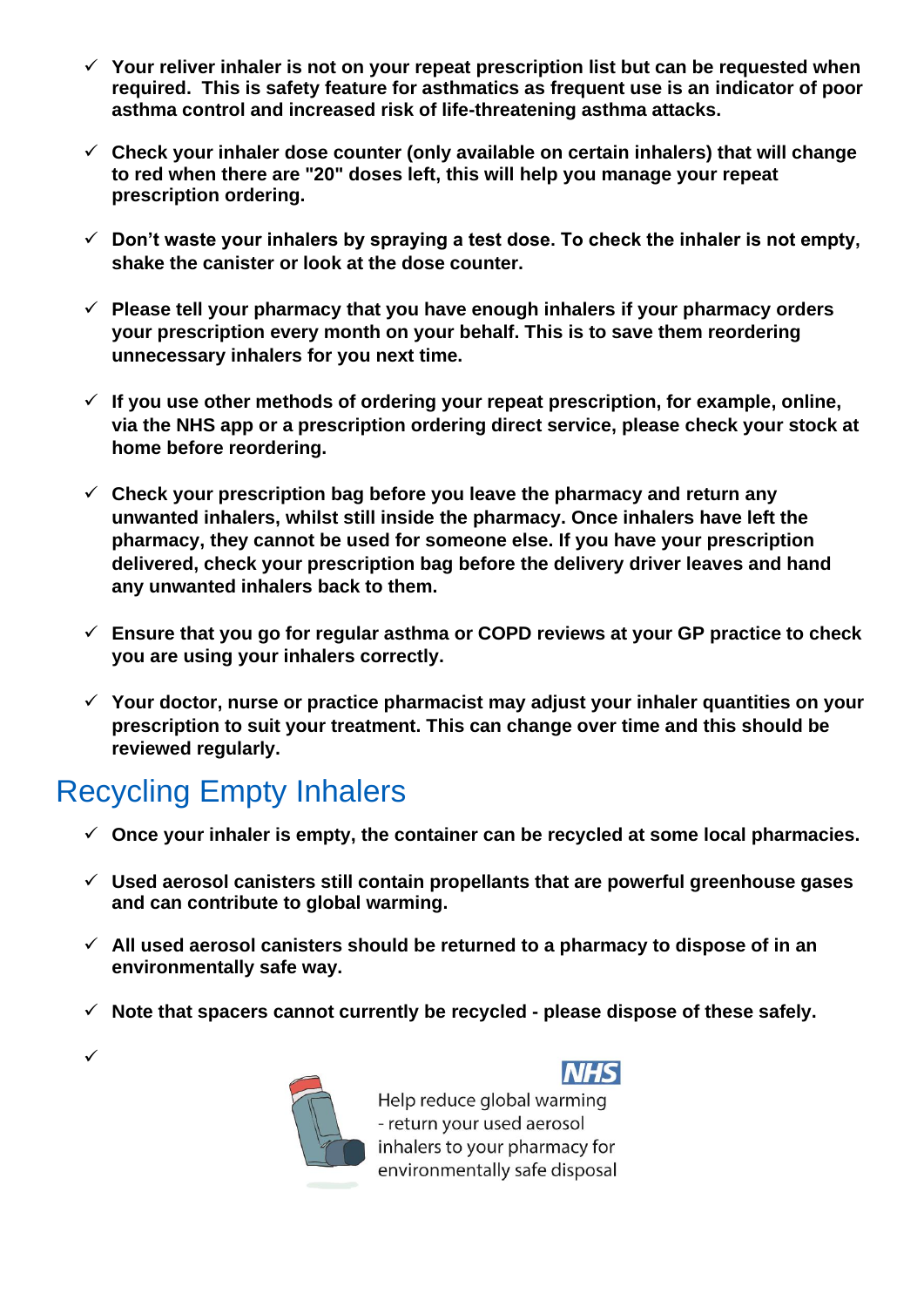Please use this as a guide to see how long your inhalers should last and when you would need to reorder:

| <b>Number of doses</b><br>per inhaler<br>(Refer to the table<br>overleaf) | Number of doses per day<br>(You will find the doses per<br>day on your pharmacy label<br>on the inhaler) | How often ONE inhaler would<br>need reordering                            | <b>Tick</b><br>your<br>dose |
|---------------------------------------------------------------------------|----------------------------------------------------------------------------------------------------------|---------------------------------------------------------------------------|-----------------------------|
| 200                                                                       | One inhalation twice a day                                                                               | Every 3-4 months                                                          |                             |
| 200                                                                       | Two inhalations once a day                                                                               | Every 3-4 months                                                          |                             |
| 200                                                                       | Two inhalations twice a day                                                                              | Every 50 days (6-7 weeks)                                                 |                             |
| 200                                                                       | Two inhalations three times a<br>day                                                                     | Every 33 days (4 weeks)                                                   |                             |
| 200                                                                       | One inhalation four times a day                                                                          | Every 50 days (6-7 weeks)                                                 |                             |
| 120                                                                       | Two inhalations once a day                                                                               | Every 60 days (8 weeks)                                                   |                             |
| 120                                                                       | One inhalation twice a day                                                                               | Every 60 days (8 weeks)                                                   |                             |
| 120                                                                       | Two inhalations twice a day                                                                              | Every 30 days (4 weeks)                                                   |                             |
| 100                                                                       | One inhalation twice a day                                                                               | Every 50 days (6-7 weeks)                                                 |                             |
| 100                                                                       | Two inhalations twice a day                                                                              | 25 days (1 inhaler every 3<br>weeks or order 2 inhalers every<br>6 weeks) |                             |
| 100                                                                       | Two inhalations once a day                                                                               | Every 50 days (6-7 weeks)                                                 |                             |
| 60                                                                        | One inhalation twice a day                                                                               | Every 30 days (4 weeks)                                                   |                             |
| 60                                                                        | One inhalation once a day                                                                                | Every 60 days (8 weeks)                                                   |                             |
| 60                                                                        | Two inhalations twice a day                                                                              | 15 days (1 inhaler every 2<br>weeks or order 2 inhalers every<br>4 weeks) |                             |
| 60                                                                        | Two inhalations once a day                                                                               | Every 30 days (4 weeks)                                                   |                             |
| 30                                                                        | One inhalation once a day                                                                                | Every 30 days (4 weeks)                                                   |                             |

- ✓ I**f your inhalers are to be inhaled when required, then these inhalers will normally last you longer. It's always best to have two of each of these inhalers available (one in use and another one as a spare). When you finish the one in use and start on the spare inhaler, then you know it's time to reorder an additional inhaler.**
- ✓ **If there are no directions on how to use your inhaler on the pharmacy label, please speak to your pharmacy or GP practice for advice.**
- ✓ **If your dose is not in the above table – please speak to your pharmacy about how long your inhalers should last before you need to reorder more.**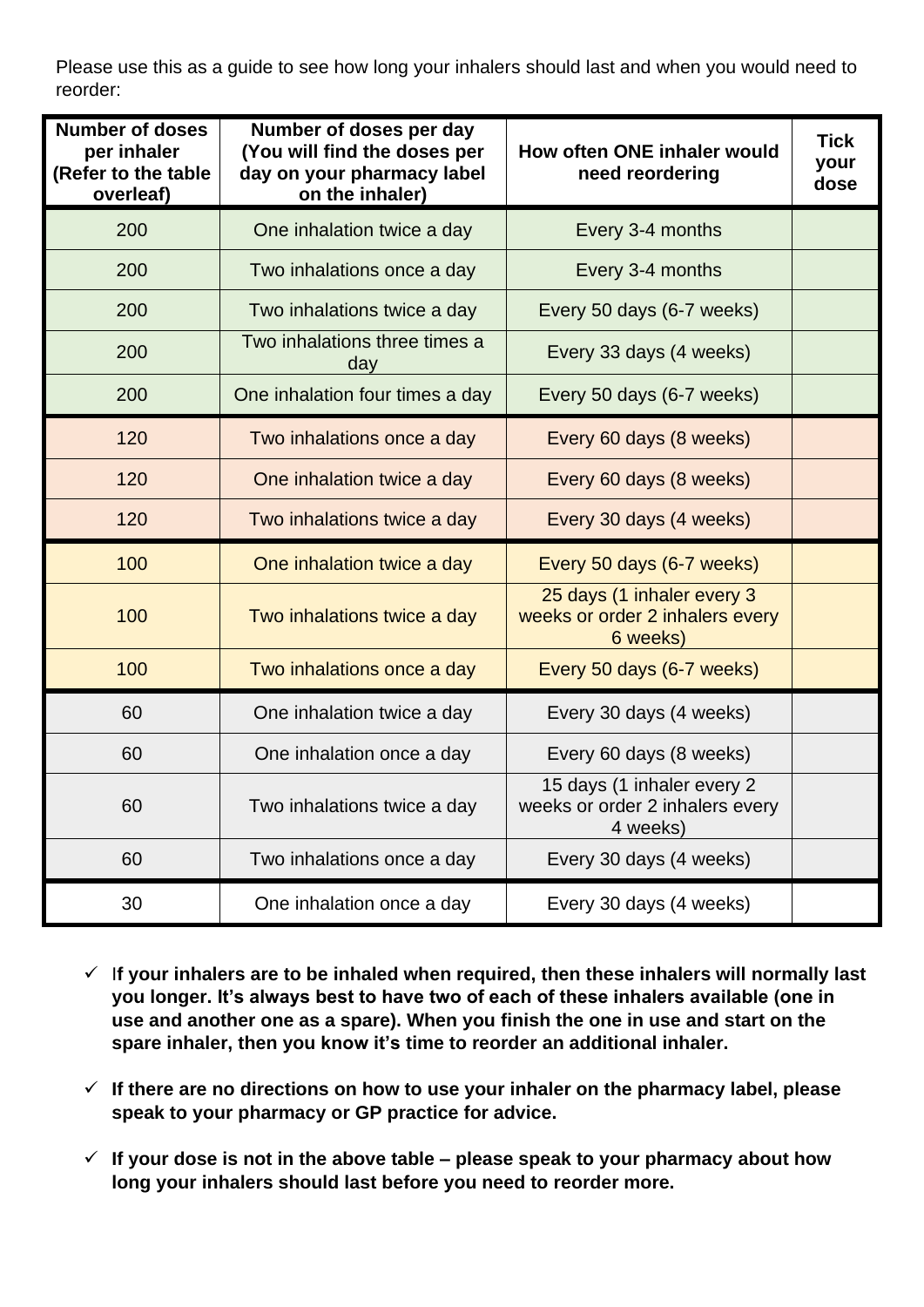## **How many doses does my inhaler contain? (circle yours)**

| <b>Salbutamol</b><br>Airomir <sup>®</sup> ,<br>Airsalb <sup>®</sup> ,<br>Salamol <sup>®</sup> ,<br><b>Ventolin® MDI</b><br>(aerosol) | <b>Easyhaler<sup>®</sup></b><br><b>Salbutamol</b><br>(dry powder)<br>200 | Salamol <sup>®</sup> Easi-<br><b>Breathe® CFC</b><br>free salbutamol<br>(aerosol)<br>200 | <b>Airomir®</b><br><b>Autohaler<sup>®</sup></b><br>salbutamol<br>(aerosol)<br>200 | <b>Ventolin®</b><br><b>Accuhaler<sup>®</sup></b><br>salbutamol<br>(dry powder)<br>60 | <b>Bricanyl®</b><br><b>Turbohaler<sup>®</sup></b><br>terbutaline<br>(dry powder)<br>100 | <b>Salbulin®</b><br><b>Novolizer®</b><br>salbutamol<br>(dry powder<br>cartridges)<br>I |
|--------------------------------------------------------------------------------------------------------------------------------------|--------------------------------------------------------------------------|------------------------------------------------------------------------------------------|-----------------------------------------------------------------------------------|--------------------------------------------------------------------------------------|-----------------------------------------------------------------------------------------|----------------------------------------------------------------------------------------|
| 200<br><b>Atimos®</b>                                                                                                                | <b>Easyhaler<sup>®</sup></b>                                             | <b>Foradil®</b>                                                                          | <b>Neovent® CFC</b>                                                               | <b>Onbrez®</b>                                                                       | <b>Oxis®</b>                                                                            | 200<br><b>Serevent®</b>                                                                |
| <b>Modulite®</b>                                                                                                                     | <b>Formoterol</b>                                                        | formoterol                                                                               | free salmeterol                                                                   | <b>Breezhaler<sup>®</sup></b>                                                        | <b>Turbohaler<sup>®</sup></b>                                                           | <b>Accuhaler<sup>®</sup></b>                                                           |
| formoterol MDI                                                                                                                       | (dry powder)                                                             | (dry powder                                                                              | <b>MDI</b>                                                                        | indacaterol                                                                          | formoterol                                                                              | salmeterol                                                                             |
| (aerosol)<br>100                                                                                                                     | 120                                                                      | capsules)<br>60                                                                          | (aerosol)<br>120                                                                  | (inhalation<br>powder, hard<br>capsule)<br>30                                        | (dry powder)<br>60                                                                      | (dry powder)<br>60                                                                     |
| <b>Soltel® CFC free</b><br>salmeterol MDI                                                                                            | <b>Serevent®</b><br><b>Evohaler®</b>                                     | <b>Striverdi®</b><br><b>Respimat<sup>®</sup></b>                                         | <b>Spiriva®</b><br><b>HandiHaler<sup>®</sup></b>                                  | Eklira® Genuair®<br>aclidinium                                                       | Incruse® Ellipta®<br>umeclidinium                                                       | <b>Seebri®</b><br><b>Breezhaler<sup>®</sup></b>                                        |
| (aerosol)                                                                                                                            | salmeterol MDI                                                           | olodaterol                                                                               | tiotropium                                                                        | (dry powder)                                                                         | (dry powder)                                                                            | glycopyrronium                                                                         |
| 120                                                                                                                                  | (aerosol)<br>120                                                         | (solution for<br>inhalation)<br>60                                                       | (inhalation<br>powder, hard<br>capsule)<br>. I.,<br>30                            | 60                                                                                   | 30                                                                                      | (dry powder)<br><b>Insectrator</b><br>$rac{5}{5}$<br>30                                |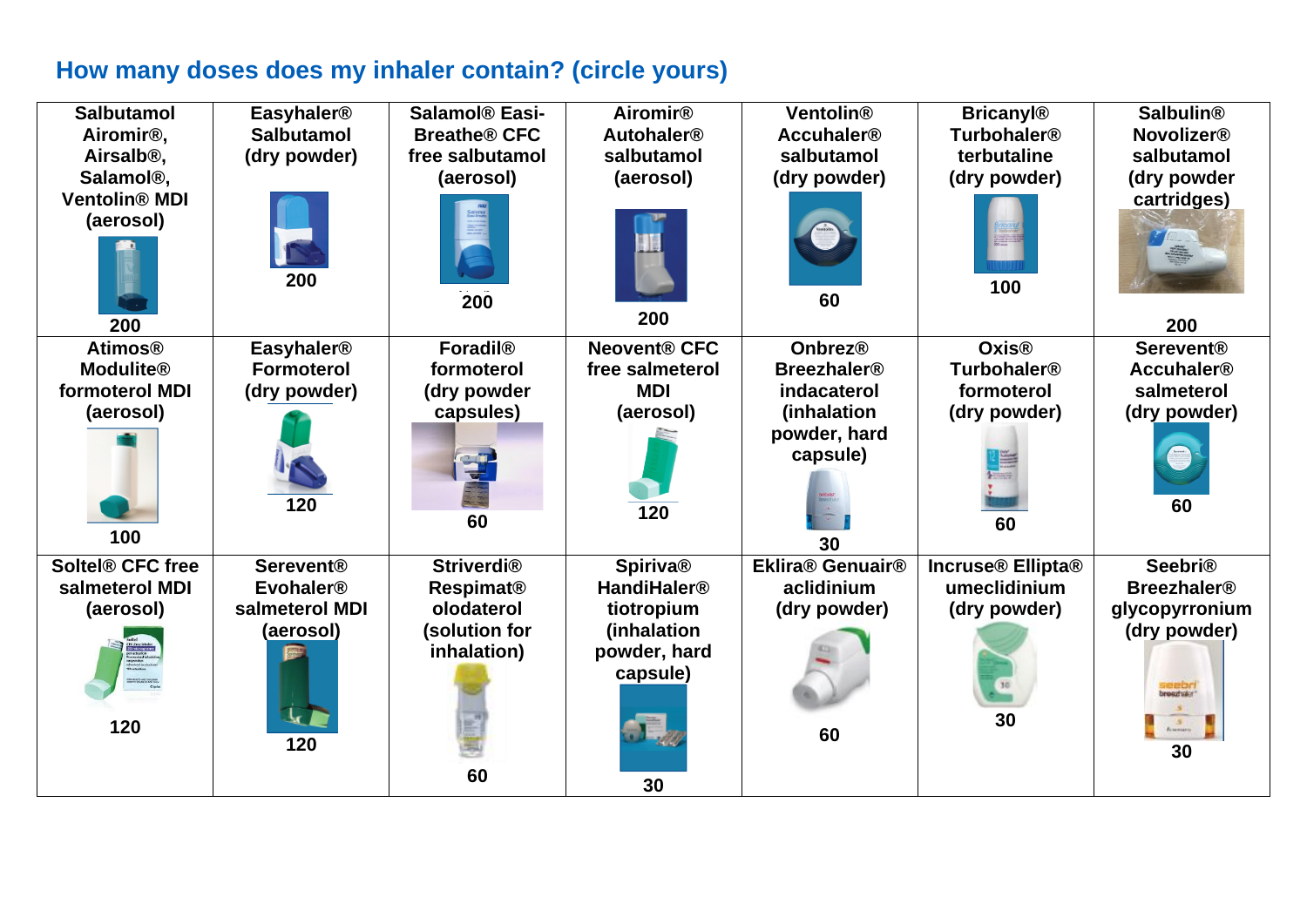| <b>Spiriva®</b><br><b>Respimat®</b><br>tiotropium MDI<br>(aerosol)                                            | <b>Atrovent®</b><br>ipratropium MDI<br>(aerosol)                                                                                     | <b>Clenil®</b><br><b>Modulite®</b><br>beclometasone<br><b>MDI</b> (aerosol)                           | <b>Easyhaler<sup>®</sup></b><br><b>Beclometasone</b><br>(dry powder)                                                                    | Qvar®<br>beclometasone<br><b>MDI</b> (aerosol)                                                                     | Qvar <sup>®</sup> Easi-<br><b>Breathe®</b><br>beclometasone<br><b>MDI</b> (aerosol)                                                         | Qvar®<br><b>Autohaler<sup>®</sup></b><br>beclometasone<br>breath actuated<br><b>MDI</b> (aerosol)        |
|---------------------------------------------------------------------------------------------------------------|--------------------------------------------------------------------------------------------------------------------------------------|-------------------------------------------------------------------------------------------------------|-----------------------------------------------------------------------------------------------------------------------------------------|--------------------------------------------------------------------------------------------------------------------|---------------------------------------------------------------------------------------------------------------------------------------------|----------------------------------------------------------------------------------------------------------|
| 60                                                                                                            | 200                                                                                                                                  | 200                                                                                                   | 200                                                                                                                                     | 200                                                                                                                | 200                                                                                                                                         | 200                                                                                                      |
| <b>Easyhaler<sup>®</sup></b><br><b>Budesonide</b><br>(dry powder)<br>100mcg &<br>200mcg - 200<br>400mcg - 100 | <b>Flixotide®</b><br><b>Accuhaler<sup>®</sup></b><br>fluticasone<br>propionate<br>(dry powder)<br>$\frac{127}{128}$ and<br>60        | <b>Flixotide®</b><br><b>Evohaler<sup>®</sup></b><br>fluticasone<br>propionate MDI<br>(aerosol)<br>120 | <b>Pulmicort®</b><br><b>Turbohaler<sup>®</sup></b><br>budesonide<br>(dry powder)<br>100mcg - 200<br>200mcg-100<br>$400 \text{mcg} - 50$ | <b>Budelin®</b><br><b>Novolizer®</b><br>budesonide<br>(dry powder<br>cartridge)<br>100                             | <b>Duaklir®</b><br>Genuair®<br>formoterol &<br>aclidinium<br>(dry powder)<br>60                                                             | Anoro <sup>®</sup> Ellipta <sup>®</sup><br>vilanterol &<br>umeclidinium<br>(dry powder)<br>30            |
| <b>Spiolto®</b><br><b>Respimat®</b><br>tiotropium &<br>olodaterol MDI<br>(solution for<br>inhalation)<br>60   | <b>Ultibro®</b><br><b>Breezhaler<sup>®</sup></b><br>glycopyrronium<br>& indacaterol<br>(inhalation<br>powder, hard<br>capsule)<br>60 | <b>Fostair®</b><br>beclometasone &<br>formoterol MDI<br>(aerosol)<br>120                              | <b>Fostair®</b><br><b>NEXThaler<sup>®</sup></b><br>beclometasone &<br>formoterol<br>(dry powder)<br>120                                 | <b>DuoResp®</b><br><b>Spiromax®</b><br>budesonide &<br>formoterol<br>(dry powder)<br>160/4.5 - 120<br>$320/9 - 60$ | <b>Symbicort®</b><br><b>Turbohaler<sup>®</sup></b><br>budesonide &<br>formoterol<br>(dry powder)<br>100/6 & 200/6 -<br>120<br>$400/12 - 60$ | <b>AirFluSal®</b><br><b>Forspiro®</b><br>fluticasone<br>propionate &<br>salmeterol<br>(dry powder)<br>60 |